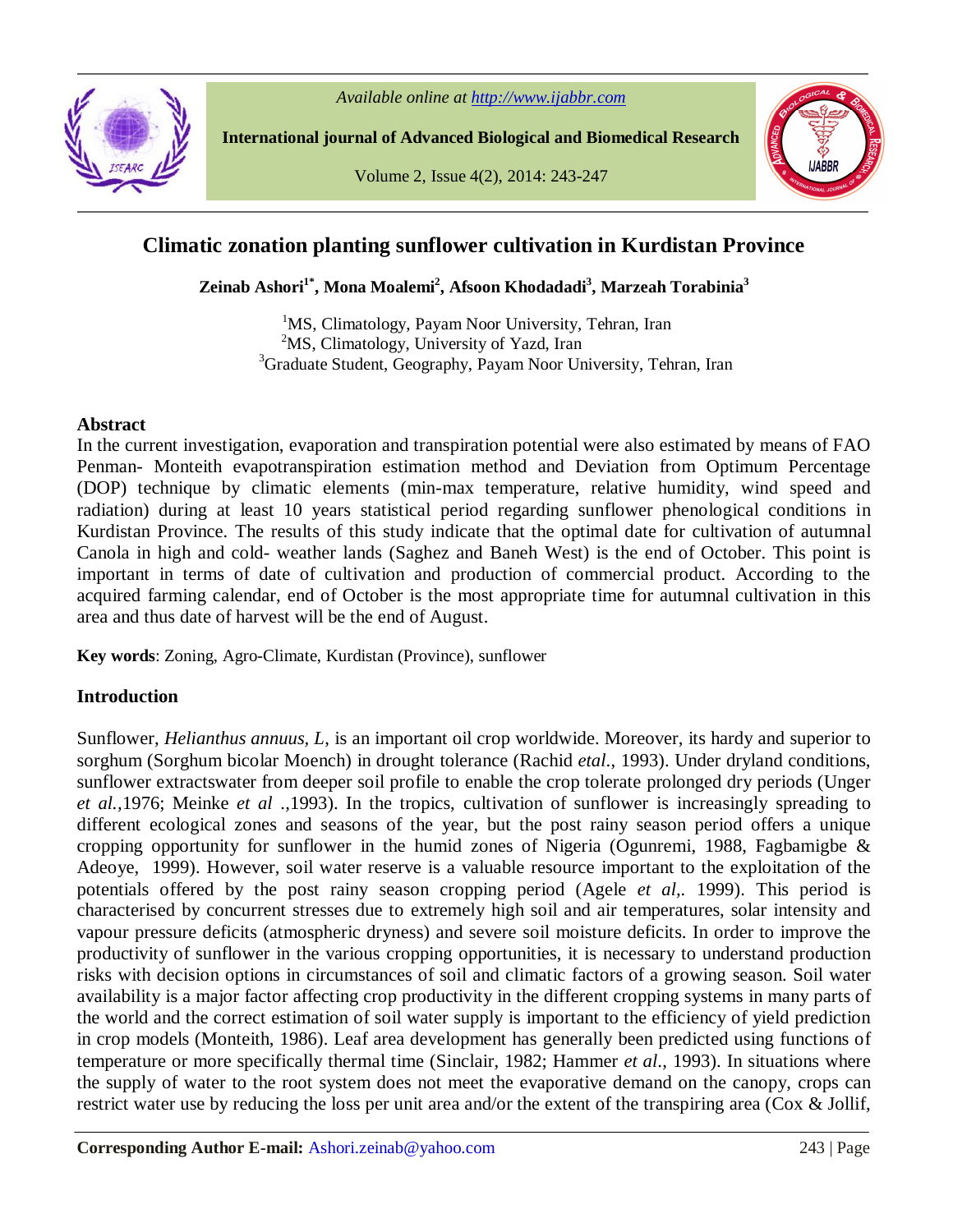1986). An adjustment to the leaf area enables the crop to match the reduced evaporative demand to the dwindling water supply from a possibly expanding root system, this is an appropriate option under conditions of high evaporative demand. Sunflower combines high yield with great adaptation capacity. Besides, the characteristically high photosynthetic capacity and HI makes this crop viable for contrasting environments. The crop is characterised by unusually high photosynthetic rates (for a C3 crop) and large values of RUE (4.8 – 5.0MJ of intercepted PAR) similar to that of maize (Kiniry et al., 1992). Radiation use efficiency and radiation conversion coefficients provide basis for understanding environmental influences on crop productivity (Gilett et al., 2001). High temperatures aggravates the effects of drought stress on crops; it decreases RUE and dry matter accumulation possibly due to increased loss of photosynthates via respiration. Similarly, radiation conversion coefficient (*E* ) which ranges from 1.2 – 1.7 g dm/MJ for most crops is affected by temperature (Takami *et al*., 2002). Climatic variability is a major cause of inability of agricultural crops to achieve potential yield.

# **Data and Methodologies**

In this study, by means of statistical data for at least 10 years Kurdistan province agro climatic elements in have been evaluated and zoned.

FAO- Penman- Montieth method is used as one of the most reliable techniques for ETO estimation.

FAO- Penman- Montieth equation is expressed as follows:

(Eq. 1)

$$
ET_{a} = \frac{0.408\Delta(R_{a}-G) + [890/(T+273)]U_{2}(e_{a}-e_{a})}{\Delta + \gamma(1+0.34U_{2})}
$$

Where:

 $ETO =$  Evaporation – Transpiration of reference plant (mm/day)  $R_n$  = Net radiation on flora level  $(MJm^{-2}d^{-1})$ *T* = Mean temperature at height 2m above ground level  $\binom{e}{c}$  $U_{2}$  = Wind speed at height 2m above ground level  $(ms^{-1})$  $e_a - e_d$  = Shortage of vapor pressure at height 2m *(kpa)*  $\Delta$  = Vapor pressure slope  $(KPa^{\circ}c^{-1})$  $\gamma =$  Humidity coefficient  $(KPa^{\circ}c^{-1})$  $G =$  Heat flux into soil  $(MJm^{-2}d^{-1})$ 

It should be explained that figures of wind speed are considered at 10m height and they have been converted into figures for 2m height which have been set as basis for operation means of Eq. 3 in this study:

$$
u2-u = \frac{4.87}{\ln(67.87zw - 5.42)}
$$
 (Lq. 2)

 $(E_{\alpha}, \gamma)$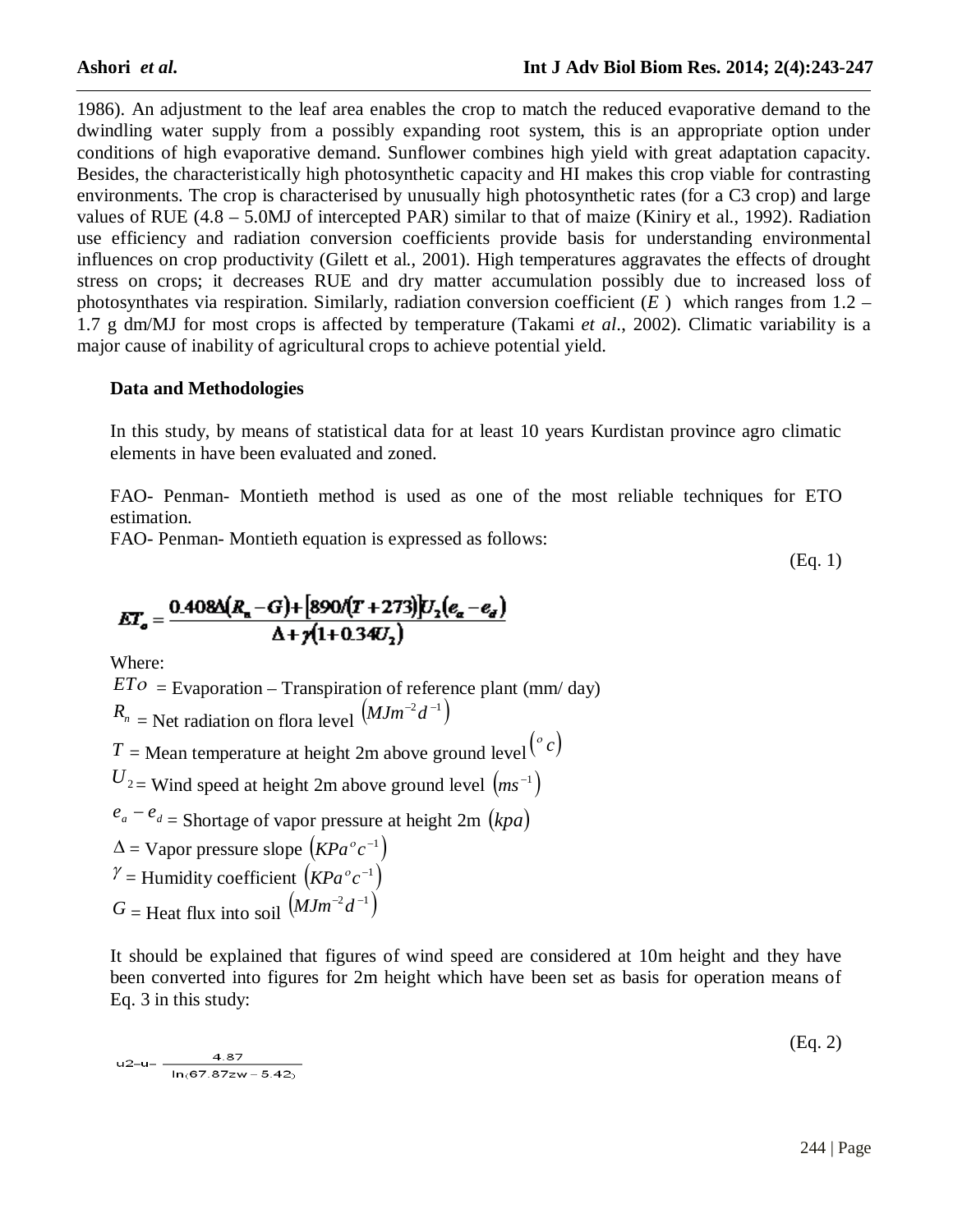Where *U* denotes the wind speed (m/s) at height 2m, *U2* is wind speed at the given height (m/s), and *ZW* as height of anemometer, which here is 10m and equal to height of anemometer derricks in synoptic substations.

# *2- Deviation from Optimum Percentage (DOP) method*

There are 4 phenological phases in sunflower plant and it has one optimum or optimal temperature per phase where its maximum growth occurs at this optimum temperature. The spatial optimums may be characterized within several time intervals, especially year months through identifying and determination of these optimums for any phenological phase and mean daily temperature derived from detection of minimum and maximum daily value and in fact those points with minimum deviation from optimum conditions are considered as optimal location. To acquire various spatial optimums in this technique, initially optimums or optimal temperatures were determined and then by considering daily mean statistics, the values of deviation from optimum conditions were computed for total year. Then at next step, difference among the given means from optimum limit was calculated and as a result rate of deviation from optimum conditions is obtained for the above locations.

# **Results and Conclusion**

Agroclimatic elements are affected by meteorological and plant- related factors and administrative and environmental conditions. The effective meteorological factors on evaporation- transpiration on plants and agro- meteorological processes are radiation, weather temperature, and wind speed. Thus, with respect to importance of the above factors, the effort has been made to estimate and analyze Evapotranspiration Potential (ETO) and to study on water requirement and the efficient rainfall in the region. As it observed in Table 2, the maximum and minimum rates of evaporation and transpiration have taken place respectively in July and January. Active temperature degrees are one of the other agroclimatic methods for determination of optimum times based on the date of latest min threshold events at any phenological stage (sunflower) that has been used in this investigation. Sum of daily temperatures was used with positive values but only for those days with temperatures, which are higher than average biological level or zero degree of activity. In this study, the basis point for calculation of active thermal coefficients is determined based on two modes: One is based on the min thresholds of the plant (sunflower) at each of phenological stages and the latter is zero point (0C°). Given these plant species extremely depend on temperature so statistical daily temperature has been used as min and max detection data for phenology of plant species (sunflower). Date of completion for each of phenological stages has been determined with identifying accurately each of thresholds in plant's phenological phases (sunflower) and daily temperatures. Date of the min biological threshold event was considered more than 10C° to activate the plant (sunflower) in each of substations. It requires using 100, 500, 1000, and 1800 thermal units (Btu) higher than zero degree (0C°) to achieve date of completion of phenological cultivation stage (sunflower) respectively in each of cultivation stage until budding, flowering phase, at the end of flowering step. (Table1) Date of completion of phenological stages in sunflower plant.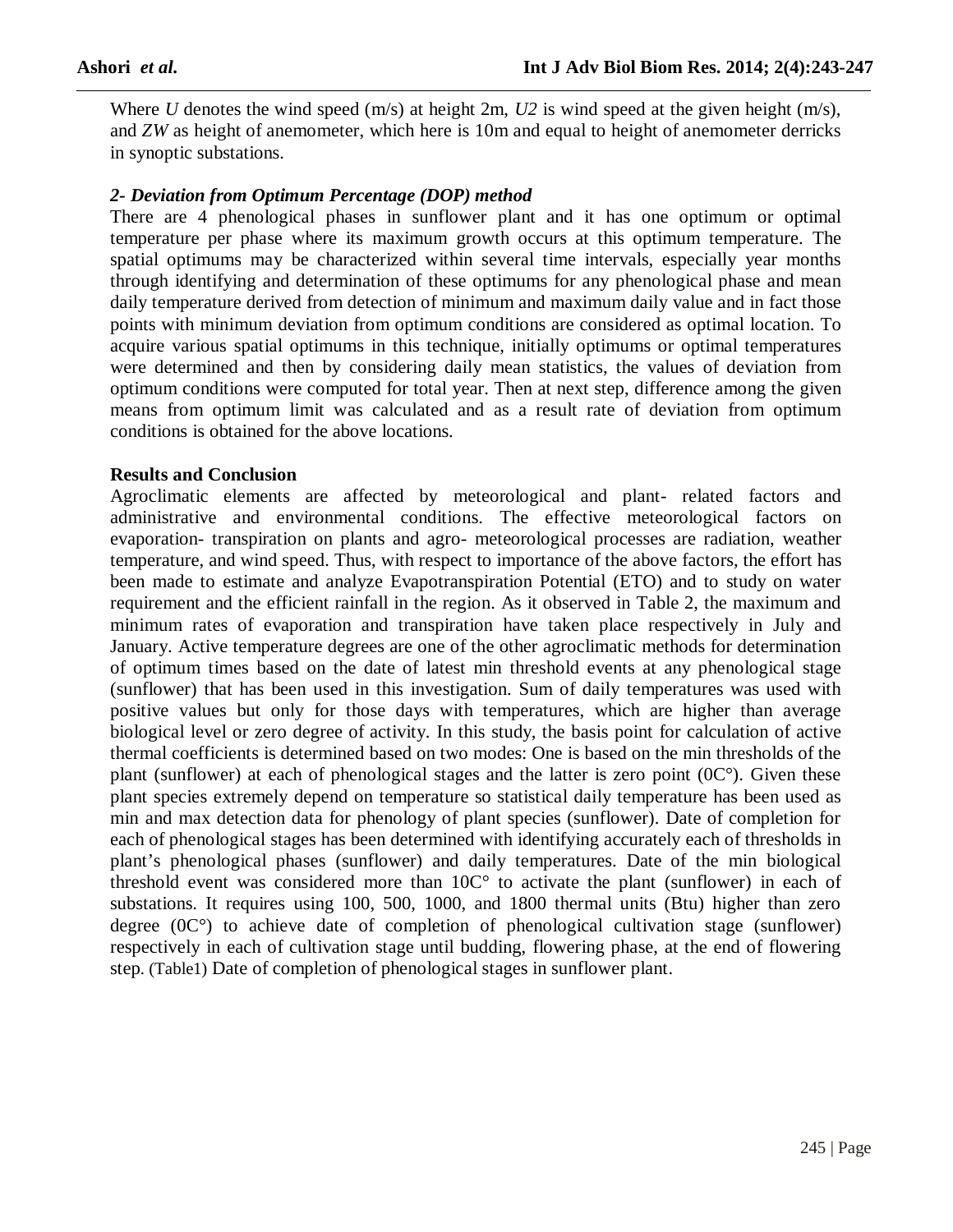| Substation | Height | Date of minimum threshold event | Cultivation until<br>budding | Flowering   | End of flowering       | Total maturation |
|------------|--------|---------------------------------|------------------------------|-------------|------------------------|------------------|
| Saghez     | 1485   | $15^{\rm st}$ Mav               | $28th$ May                   | $18th$ June | l 7 <sup>th</sup> July | $27h$ August     |
| Divandareh | 1365   | $12st$ May                      | $26th$ May                   | $17th$ June | $13^{\text{th}}$ July  | $20th$ August    |
| Dehgolan   | 75     | $29th$ April                    | $15^{th}$ May                | $5nd$ June  | $4rd$ July             | $11th$ August    |
| Baneh      | 1806   | $12st$ May                      | $30th$ May                   | $28th$ June | $22th$ July            | $22th$ August    |

Table 1: Date of completion of phenological stages in sunflower plant

#### **Conclusion**

In addition to the limitations of our climate challenges in agriculture. There are already farming activities and the development and growth of this sector Challenges facing them. Among cereals, wheat and barley are the main agricultural activities in arid and semi-arid countries. in Kangavar substation and the maxi values respectively in Sarpolzahab and Kermanshah substations. Thus, it may be found that annual rainfall in most of the studied substations can meet the water requirement for cultivation of dry-farmed wheat crop and based on rate of evaporation and transpiration and water need (plant's consuming water) an appropriate relationship may be observed among annual precipitations and cultivation of dry-farmed wheat in terms of location between studied substations. With respect to the derived results from Deviation from Optimum Percentage (DOP) technique at germination and budding phases, Saghez substation has the lowest deviation with more optimal conditions compared to other substations. At flowering phase, Saghez substation has the less deviation from optimum criterion than other substations but there is no stark difference in terms of DOP at this stage. At maturation stage, sunflower in Saghez substation has less deviation in this regard. After Saghez, West Baneh and Divandareh substations have the lower deviation while there is more deviation in Dehgolan and Divandareh substations.



**Figure (1).** Suitable for the cultivation of sunflower in Kurdistan